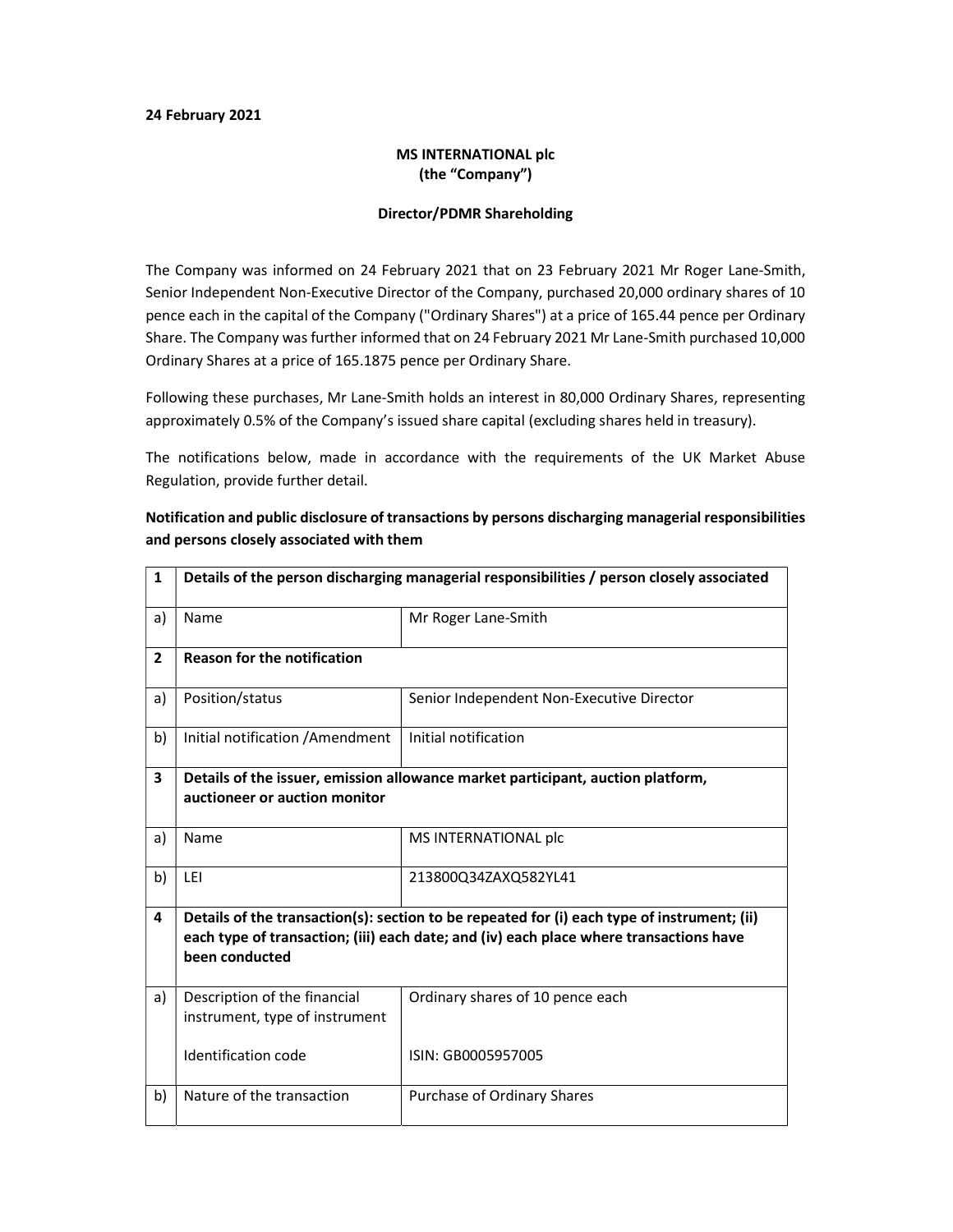| $\mathsf{c}$ | Price(s) and volume(s)   | Price(s)                                 | Volume(s)                                   |
|--------------|--------------------------|------------------------------------------|---------------------------------------------|
|              |                          | 165.44p                                  | 20,000                                      |
|              |                          |                                          |                                             |
| d)           | Aggregated information   | Aggregated volume: 20,000                |                                             |
|              |                          |                                          |                                             |
|              | - Aggregated volume      |                                          | Aggregate price: 165.44p per Ordinary Share |
|              |                          |                                          |                                             |
|              | - Price                  | Aggregated total: £33,088                |                                             |
|              |                          |                                          |                                             |
| e)           | Date of the transaction  | 23 February 2021                         |                                             |
|              |                          |                                          |                                             |
| f)           | Place of the transaction | London Stock Exchange, AIM Market (XLON) |                                             |
|              |                          |                                          |                                             |

| $\mathbf{1}$ | Details of the person discharging managerial responsibilities / person closely associated                                                                                                               |                                           |                                               |
|--------------|---------------------------------------------------------------------------------------------------------------------------------------------------------------------------------------------------------|-------------------------------------------|-----------------------------------------------|
| a)           | Name                                                                                                                                                                                                    | Mr Roger Lane-Smith                       |                                               |
| $\mathbf{2}$ | <b>Reason for the notification</b>                                                                                                                                                                      |                                           |                                               |
| a)           | Position/status                                                                                                                                                                                         | Senior Independent Non-Executive Director |                                               |
| b)           | Initial notification / Amendment                                                                                                                                                                        | Initial notification                      |                                               |
| 3            | Details of the issuer, emission allowance market participant, auction platform,<br>auctioneer or auction monitor                                                                                        |                                           |                                               |
| a)           | Name                                                                                                                                                                                                    | MS INTERNATIONAL plc                      |                                               |
| b)           | LEI                                                                                                                                                                                                     | 213800Q34ZAXQ582YL41                      |                                               |
| 4            | Details of the transaction(s): section to be repeated for (i) each type of instrument; (ii)<br>each type of transaction; (iii) each date; and (iv) each place where transactions have<br>been conducted |                                           |                                               |
| a)           | Description of the financial<br>instrument, type of instrument                                                                                                                                          | Ordinary shares of 10 pence each          |                                               |
|              | Identification code                                                                                                                                                                                     | ISIN: GB0005957005                        |                                               |
| b)           | Nature of the transaction                                                                                                                                                                               | Purchase of Ordinary Shares               |                                               |
| c)           | Price(s) and volume(s)                                                                                                                                                                                  | Price(s)<br>165.1875p                     | Volume(s)<br>10,000                           |
| d)           | Aggregated information                                                                                                                                                                                  | Aggregated volume: 10,000                 |                                               |
|              | - Aggregated volume                                                                                                                                                                                     |                                           | Aggregate price: 165.1875p per Ordinary Share |